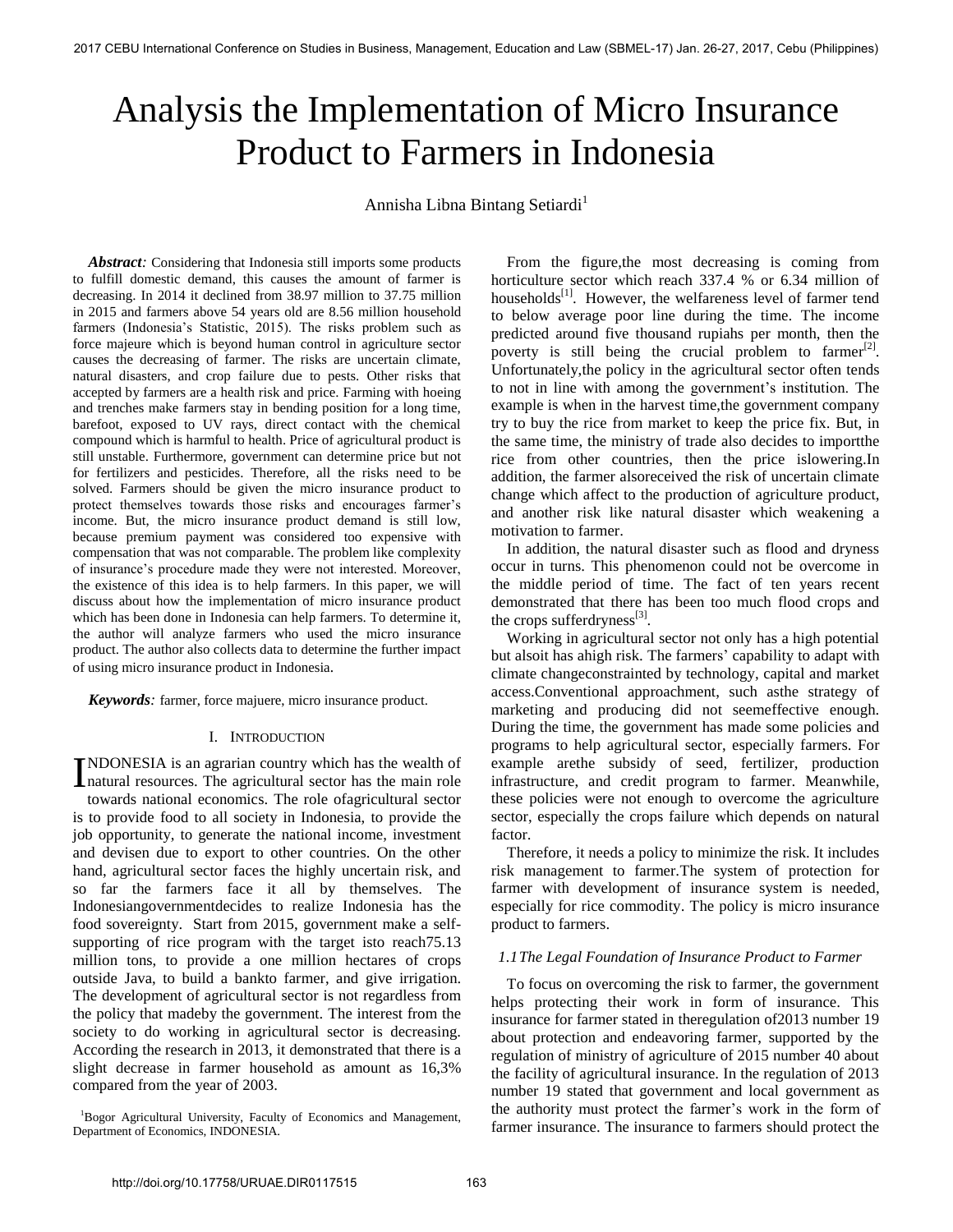farmer from the financial loss of crops failure as the consequence from natural disaster, pests attack, disease, climate change and other riskthat regulated in the Minister Regulation $[4]$ .

## *1.2 Objectives of Farmer Insurance*

 The objectives of insurance implementing to farmer are protectingthe farmers from financial loss after crops failure, improving the position of farmer in the board of funding to get credit, stabilizing the farmer's income after financial loss, improving productivity of agriculural sector and educating farmer to plant well. In the long period of time, the insurance to farmer would decrease the poverty among farmers. Then, the insurance also supposed to increase the national productionaffectsto national income or Gross Domestic Products, next it will decrease the volume of import the agricultural product from other countries.

### *1.3Research Method*

 This research used descriptive research method. Descriptive research involves gathering data that describe events and then organizes, tabulates, depicts, and describes the data collection (Glass & Hopkins, 1984). The author collects the data from many sources that eligible and can be trusted. Such as the Indonesia Statistic Agency.

## II. RESULT AND DISCUSSION

# *2.1 Micro InsuranceProduct Implementation to Farmers in Indonesia*

Micro insurance product to farmeris an agreement between farmer and insurance service concerning the matter of the risk of the production of rice<sup>[4]</sup>. In this context, a farmer should pay a premium every month to the insurance service in certain amount. A farmer can claim the loss out replacement to the insurance service when he suffers of lose out. The risk covers when flood, dryness and pests attack affect to crops failure, it requires: the age of rice has passes 10 days (after planting), the age of rice has passed 30 daysand the intensity of crops failure reach 75% and the scope of crops failure reach 75% at the very real scope.

 In this micro insurance,the price of insurance fixed as six million rupiahs per hectare per planting time. This price used as a main premium account and the maximum limitation of risk cover. Premium insurance is the amount thatshould be paidin getting the insurance. The total of premium is 180,000 rupiahs/ha/planting time. Government gives the subsidy for premium as 144,000 rupiahs/ha/planting time and the rest that should be paid by farmers. The source is from the estimate of income and expenditure of the country or national budget. If the crops scope which insured least than one hectare, then the amount of premium (and risk cover) will be counted proportionally.

The insurance's policy will be highlighted for once planting time with long period started in the expectation of planting and end with the crops time. This micro insurance product will be considered to all farmers in Indonesia. The total scope of planting reach one million hectare of crops.

 The picture below showed about the mechanism of agricultural insurance implementing with all the stakeholders. First, the province agriculture department will note the data from the city agriculture department which also note the data from subdistrict unit. Then,the subdistrict unit will give the socialization about the micro insurance product to farmers and have them registered. After that, the subdistrict unit will verify the data to the executor of insurance (insurance company). The farmers should pay premium to the executor of insurance. After they pay the premium, the executor of insurance will give theinsurance policy. The executor will give the fact of premium payment from farmers to City agriculture department. Then, the definite data forwarded to the province agriculture department. It will be there a transfer data between province agriculture department and general directorate ministry of agriculture. The executor of insurance will claim the premium to general directorate. At the end, general directorate will give the premium subsidy to the executor of insurance.



Picture 1. The Implementation of Insurance Agriculture (Source: Ministry of Agriculture, 2016)

 There has been four times trials in Indonesia, in Central Java, South Sumatera, and West Sumatera. These trials used the funding from Corporate Social Responsibility of government company, and involved Indonesia Insurance Service Corporation (the insurance company). The ministry of agriculture delivered that the insurance premiumwill be given to farmer as amountas 80% at the first year, 60% at the second year, and 30% at the third year, and so on until it will be paid full by farmer.

 In the implementation, farmer just paid as amount as 20% from the total premium, that is 36 thousands rupiahs per hectare per planting time. Then, the rest will be paid 144 thousand rupiahs per hectare/per planting time by the government. The loss that covered by government is when there is 75% or over from crops failure. It is based on the rationality of insurance source data in 2008, that is mentioned that one hectare crop result average 7 tons rice and the success of 25% farmer still get 6,75 million and enough to cover the input production cost. Then,the damage will be covered when happen a damage equals or over from 75% land damage.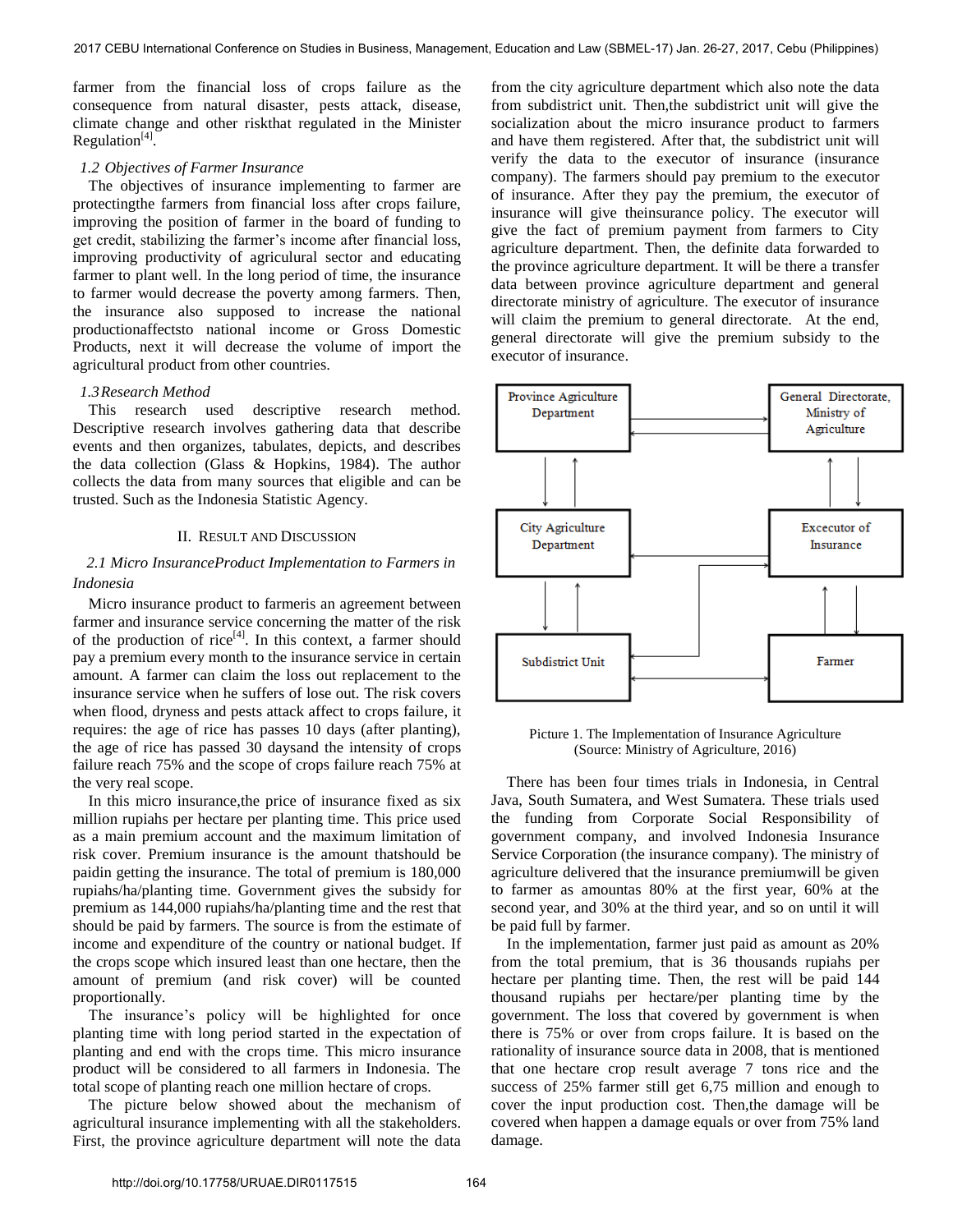Based on data of Indonesia's Statistic, the area of production crops in 2013 asamount as 13,77million hectares. Under the assumption of trials, the price of premium is 3% from input cost, and the rest will be paid by the government. It means that the government should allocate 1,98 billion (13,77 millionhectares x 80% x 180 thousand rupiahs).This accounting has not considered on the socialization cost and association cost. In addition, according to Indonesia's Statistic, this program only covers 7,5% from total rice crops in national level.

 After the trials, some of regions still implement the agricultural insurance. Nowadays, the implementation of agriculture micro insurance in Indonesia has developed, but it is not significant. At the first time, the associates gave the socialization and motivation, but the farmers refused it. Then, the associates still tried to give motivation until the farmers received the concept of micro insurance product implementation. The example is inIndramayu City. The area of crops is 4.651 hectares, alloteinto 11 district, with 53 team of farmer. After the evaluation, the wide area whichinsured were 38.5 hectares. It increased 3.5 hectares from 2015. Besides, the crops in South Sumatera also reach around 35 hectaresinsuredin 2015<sup>[5]</sup>.

 In addition, the micro insurance product for farmers in Indonesia is not optimal and justify. In factthe price level in some regions in Indonesia are quite different, for example between North Sumatra and East Java. Both of them have a different standard of production result, production cost, rice price and crops price. However, the government plan and regulation stated that all risks will be covered six million rupiahs when there is 75% crops failure. This policy seems not be spread evenly. For example is the productivity in North Sumatra resulted 5,1 ton/hectare, then in East Java resulted 6 ton/hectare. When there is crops failure, the income loss of farmer is 5,1 ton/hectare in North Sumatra and 6 ton/hectare in East Java. Then,They both will be covered with 6 million rupiahs even with different price level. This is not efficient because farmers in rural area like North Sumatra looks like justified under inefficiency of crops failure. Meanwhile it will also make a disincentive for farmers in East Java who have a higher productivity. These farmers will not stimulate to increase the productivity with adopting high technology. If there is crops failure, the risk cover which they accept is smaller than the risk cover which accepted by farmers who adopt low technology.

 Then, if this system and mechanism are implemented continuously, farmers will do a moral hazard.The example of this is farmer being lazier to manage the crops.When the risk cover claimed is when there is 75% crops failure, but actually in the 30-40% crops failure, the farmers had a big loss out and didn't have any capital again to do working in the next planting time. The moral hazard happen when the farmers deliberately failing their crops. For example, after 75% crops failure, it means the rest of crops is 25%. The account showed that 6 million plus result of production selling from 25% crops, is still bigger than 70% crops failure without claim of riskcover. This is the disincentive of micro insurance product implementing in Indonesia.

## *2.2 Stakeholders*

 There are six stakeholders that contribute in the implementation ofagricultural insurance. They are Policy Committee, The Board of Development and Finance Supervision, Ministry of Agriculture, Ministry of Finance, Insurance Company, and Farmers. The policy committee has to abbreviate and decide some policies and decide the work planning in micro insurance product forfarmers. The ministry of agriculture has to be a coordinate the program, decide the priority to farmer, the location, createa founding programfor farmers, account the budget and give the premium. The ministry of finance has to allocate the premium subsidy to farmers, account and decide the fiscal risk. The board of development and finance supervision should verify the insurance company and audit the program in a period of time. The insurance company getspremium from farmers, then realize a policy of insurance, pay the claim if the crops failure is happen. Next, the farmers should pay a premium, get a founding, and get a replacement of loss.

# *2.3 The Implementation of Agricultural Insurance inOther Countries*

 China is one country who has the biggest implementation on agricultural insurance after US. Farmers who join the agricultural insurance are mostly coming individually with crops failure under all risk(*multiple peril crop insurance*/MPCI). Insurance company also give the product depend on risk. The insurance that will be cover of crops failure are: corn, soya bean, wheat, etc.

 The insurance will be given according to their choice. The policy of the subsidy and decision maker is coming from farmer team in district level. In one case, farmers who have not registered as a participant in the insurance because of unable to pay the premium, automatically they will be registered to get the subsidy of premium from Government.The central government, local government and farmers who contributed to pay the premium. The subsidy as amount as 20-100% depend on the condition of the crops.

 Not only China, Japan also has implemented the agricultural insurance to farmers, where every cooperation collectthe funding from the premium payment. The agricultural insurance schemedepends on the connection of cooperation in local, regional and nationallevelwhich has around 300 national cooperation. The product type of agricultural insurance in Japan comprise: national program like rice, wheat, barley insurance and livestock insurance, then the choice program like fruits production, any plant and greenhouse insurance. The detail of product insurance can be looked in the table  $1^{[6]}$ .

 The agricultural insurance in Japanhas been implemented by 300 national cooperation with its capability to serve small farmer and marginal farmer. In joining the agricultural insurance depend on the insurance product and the characteristic of farmer. Even the farmers have not fully the requirement of minimum wide of crops area that should be registeredthe insurance,they still could join as a participant of insurance voluntary.